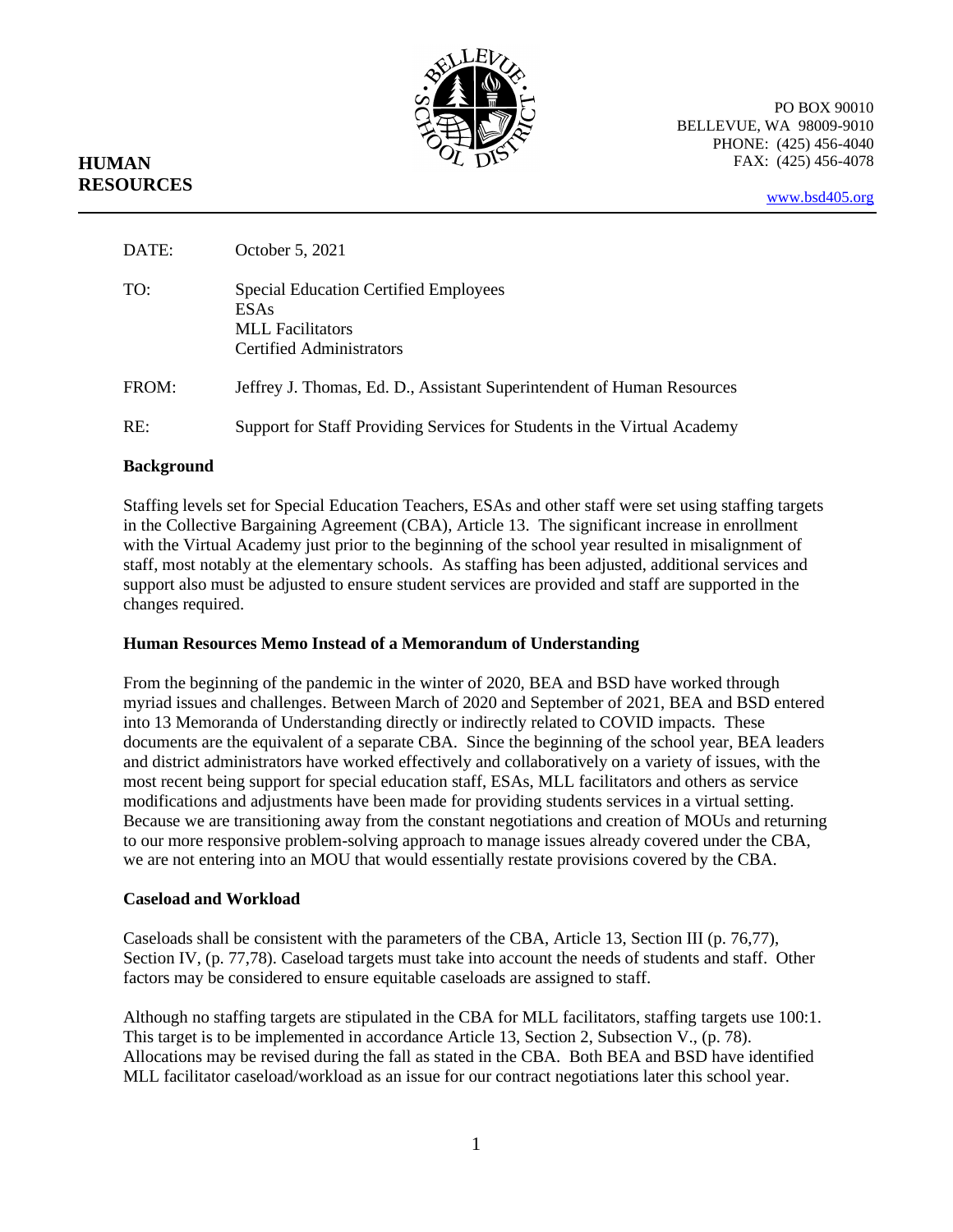Staff assigned to the Virtual Academy as an FTE assignment are providing services that are instead of services provided in their previous assignment. Special educators in this position will provide Specially Designed Instruction (SDI) and monitor progress of IEP goals for students in the virtual academy.

Students with IEPs enrolled in the Virtual Academy will remain on the caseload of the classroom teacher, MLL facilitator, and/or ESA at the student's attending school.

The Virtual Academy shall be considered a separate program/worksite and will follow the provisions as delineated in Article 13, Section VI, "When making assignments for SLPs, OTs/PTs, psychologists, nurses, 6-12 counselors, and counselor/psychologists, the District will make every reasonable effort to minimize the number of sites by any individual employee and will consider caseload numbers and the distance between buildings." (p. 79)

#### **Release Time**

Staff that are assigned to support students/staff in the Virtual Academy are eligible for the following support as delineated in Article 10, Section 6, paragraph b, "Building employees who are involuntarily transferred, or district departmental employees who are reassigned during the full contract work year shall receive two (2) days of released time and two (2) days at the project pay rate." (p.42)

#### **Physical Space, Material and Equipment**

Staff must be provided adequate physical space and necessary materials and equipment to provide services for students and other staff in the Virtual Academy as delineated in Article 6, Section 15 (p. 22, 23).

#### **Professional Development and Ongoing Training**

Staff assigned to support students and/or staff in the Virtual Academy shall be provided with additional Educator Directed Professional Development (EDPD) on the use of technology platforms and equipment and current delivery of services in a virtual setting. Two (2) hours additional paid EDPD will be provided.

Certificated staff who provide training and ongoing support to educators assigned to the Virtual Academy will be paid per diem up to a maximum total of twenty-four (24) hours if said support is outside the employee's currently assigned duties.

Any additional approved work hours must be tracked as required by the department or building and submitted to the administrator responsible at the end of each month in order to be processed for payment in a timely manner.

#### **Staffing Ratios, Review and Adjustment**

Special education staffing ratios and caseloads shall be adjusted as needed to ensure equitable caseload distribution. For therapists, caseloads shall be reviewed and adjusted in consultation with the SSSLT, in alignment with the Philosophy Statement for Special Education Staff in Article 13, Section 2, Subsection IV (p. 77).

Staffing ratios and support for MLL facilitators shall be reviewed by the Director of Multilingual Education in consultation with the BEA representative(s) as part of the department leadership team.